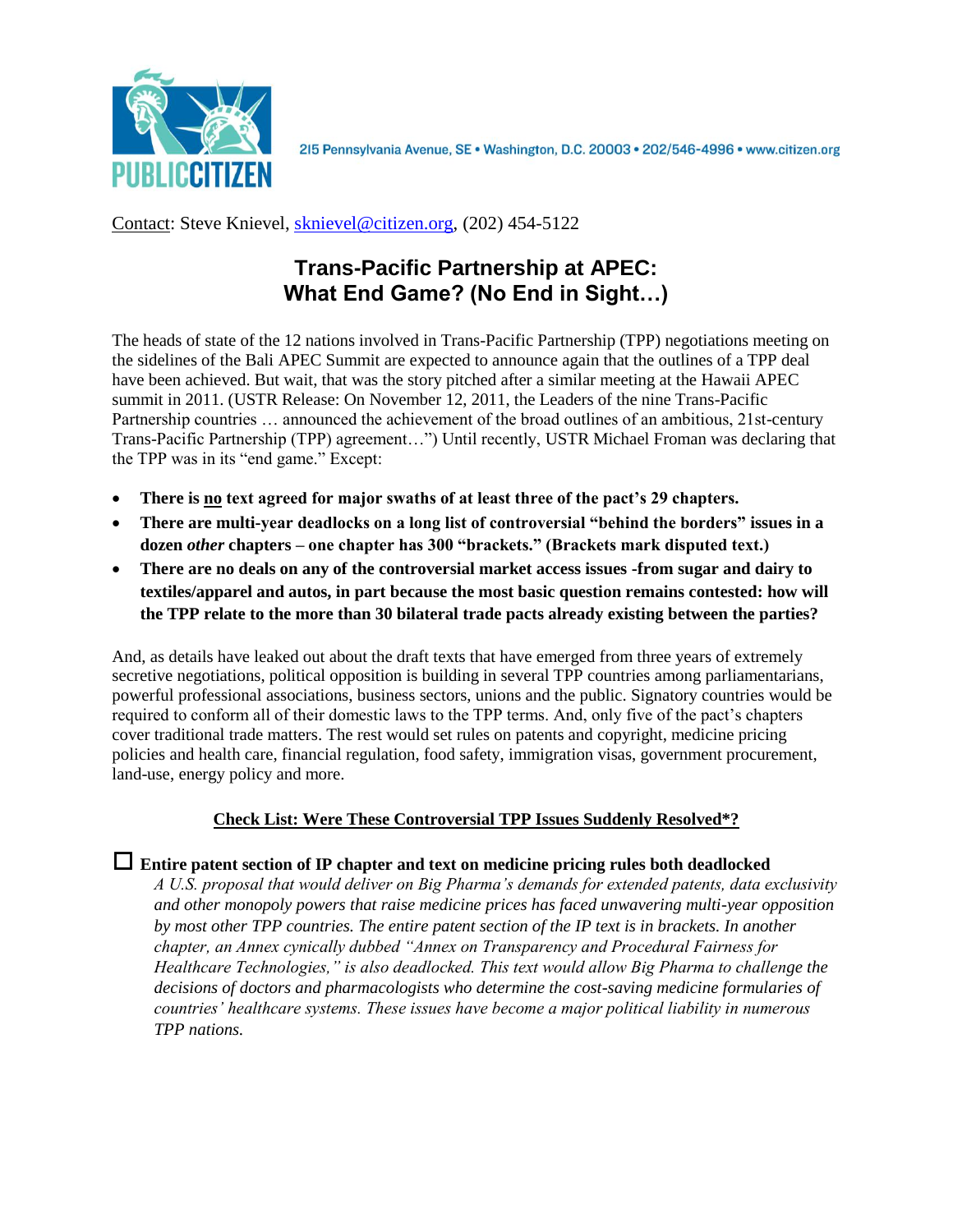## **Deadlock over enforceability of labor rights**

*The U.S. seeks labor standards that are enforceable on equal terms with the pact's other provisions. Most TPP countries oppose enforceable labor standards altogether.*

# **Environment chapter at an impasse**

*The text still has 300 brackets - connoting text that is not agreed, which is most of the text.*

#### **Deadlock over the State Owned Enterprises (SOE) text**

*To start with, there is no agreed definition of SoEs! The U.S. has proposed disciplines on SoEs forbidding the use of government resources to subsidize SoE activities within TPP nations. A sizable bloc of nations opposes the U.S. text absolutely. Recently Australia tabled an alternative text altogether. The result: this text is all brackets and no agreement.*

# **United opposition to the U.S. demand that TPP ban the use of capital controls**

*With the IMF now endorsing the usage of capital controls as a legitimate policy to avoid floods of speculative capital that cause financial crises, it is not surprising that there is united opposition to the unbending U.S. demand that TPP include a ban on countries' use of various common-sense macro-prudential measures, including capital controls and financial transaction taxes.* 

### **Deadlocks over various aspects of controversial "investor-state" private corporate enforcement of TPP**

*Australia's newly-elected conservative government has reiterated that it will not be bound to the investor-state enforcement system, which elevates individual corporations to equal status with sovereign nations in order to enforce privately a public treaty by demanding compensation from governments before panels of private-sector attorneys for government actions that undermine expected future profits. Japanese Prime Minister Abe's Liberal Democratic Party parliamentary majority has set as a condition for Japan's TPP participation that the deal not include investorstate enforcement. Other TPP nations oppose the U.S. demand that government natural resource concession, private-public-partnership utility management contracts and procurement contracts be subject to such extra-judicial processes. Key text remains in brackets with respect to both the substantive rights which investors would be granted and the enforcement system.*

## **Negotiations on sensitive Market Access issues not even started**

*Japan's parliament has listed five "sacred" commodities – rice, beef and pork, wheat and barley, sugar and dairy - that it demands be excluded from TPP rules zeroing out tariffs. Other TPP countries insist that no sector can be excluded. The rules of origin – how much of a product's value must come from TPP countries – have not been agreed for sensitive sectors such as apparel/textiles, autos and more, so actual tariff-cutting negotiations have not started on these products. Battles over sugar, dairy and more remain unresolved.*

# **Impasse on Copyright Rules**

*Hollywood and recording industry-inspired proposals to limit internet freedom and access to educational materials, to force internet providers to act as copyright cops, and to cut off peoples' internet access have triggered public outrage and led to a negotiation stalemate. There is entrenched disagreement about whether copyright should be able to keep works of art and literature out of the public domain 70 years after death of the author, with no resolution in sight.*